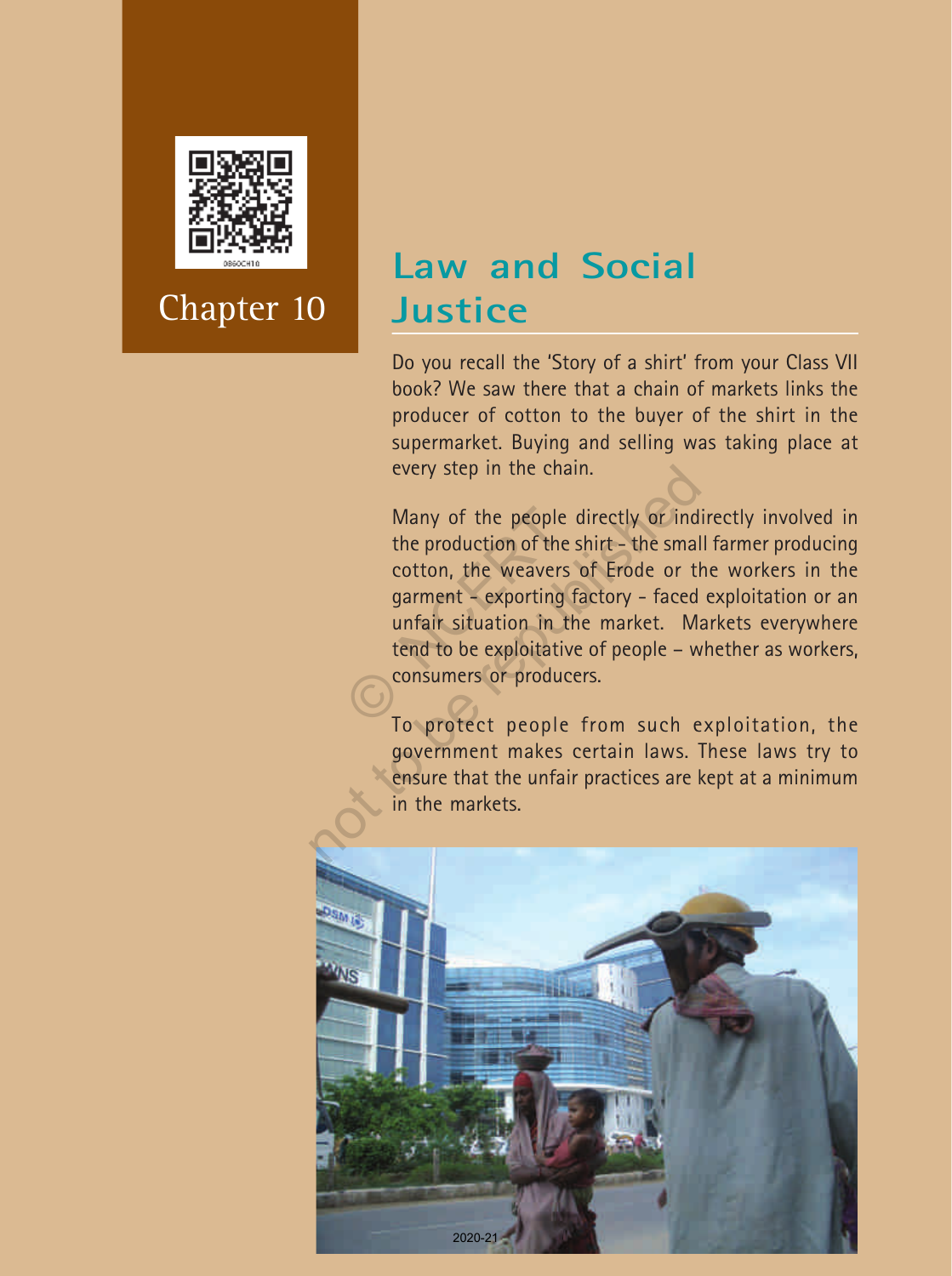Let us take a common market situation where the law is very important. This is the issue of workers' wages. Private companies, contractors, businesspersons normally want to make as much profit as they can. In the drive for profits, they might deny workers their rights and not pay them wages, for example. In the eyes of the law it is illegal or wrong to deny workers their wages. Similarly to ensure that workers are not underpaid, or are paid fairly, there is a law on minimum wages. A worker has to be paid not less than the minimum wage by the employer. The minimum wages are revised upwards every few years.

As with the law on minimum wages, which is meant to protect workers, there are also laws that protect the interests of producers and consumers in the market. These help ensure that the relations between these three parties – the worker, consumer and producer - are governed in a manner that is not exploitative. than the minimum wage<br>
num wages are revised<br>
wages, which is meant to<br>
so laws that protect the<br>
nonsumers in the market.<br>
tions between these three<br>
ner and producer - are<br>
at ambitation orkers are not underpaid, or<br>law on minimum wages. A<br>less than the minimum wage<br>inimum wages are revised<br>inimum wages are revised<br>of the protect<br>of the protect the<br>d consumers in the market.<br>relations between these three<br>i



**Why do we need a law on minimum wages?**

**Find out:**

**a) What is the minimum wage for a construction worker in your state?**

**b) Do you think the minimum wage for a construction worker is adequate, low or high?**

**c) Who sets the minimum wages?**

Workers in a textile mill in Ahmedabad. Faced with greater competition from power looms, a majority of the textile mills closed down during the 1980s and 1990s. Power looms are small units with 4-6 looms. The owners operate them with hired and family labour. It is well known that conditions of work in the power looms are far from satisfactory.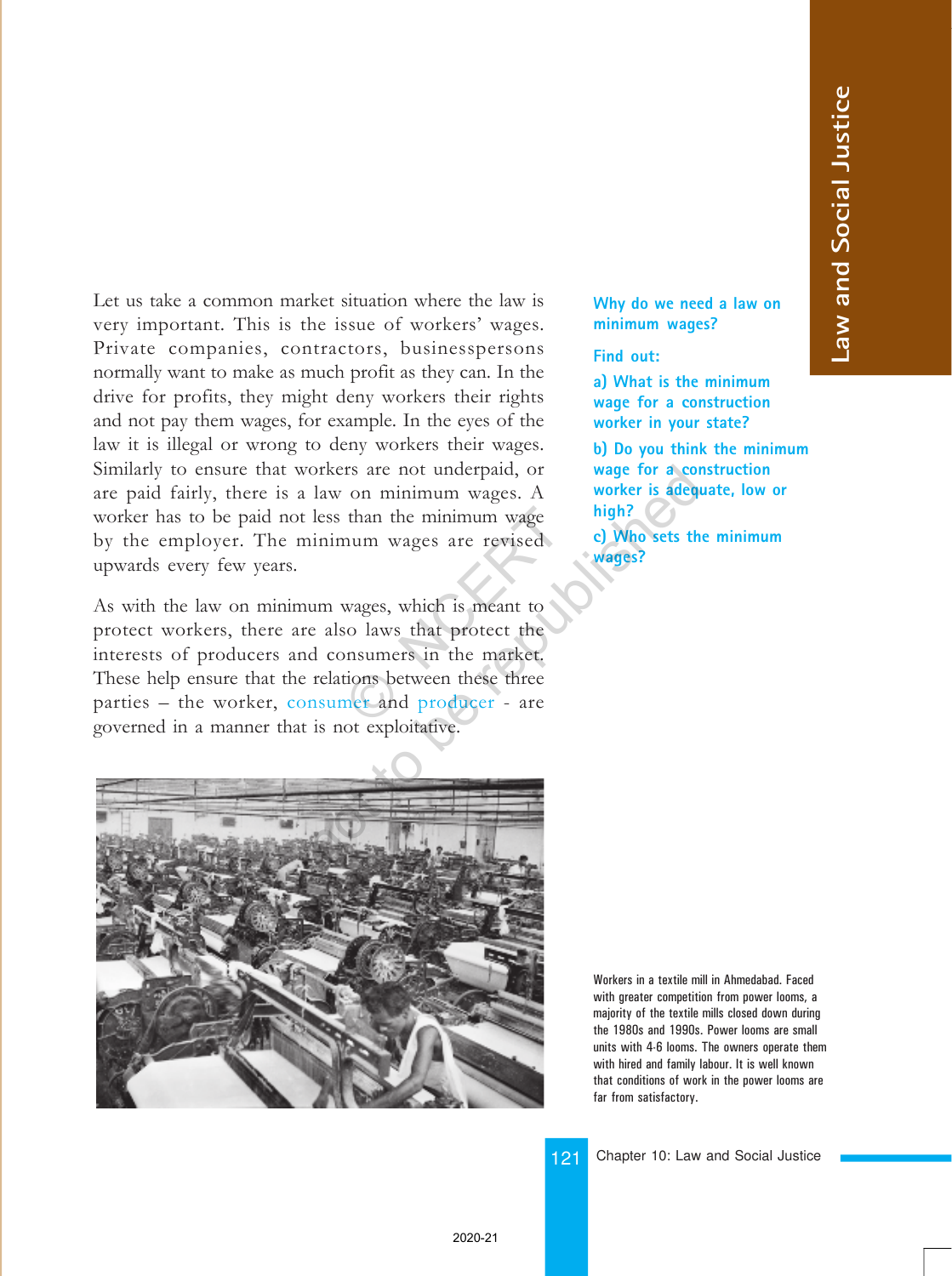Table 1 provides some important laws relating to the protection of these various interests. Columns (2) and (3) in Table 1 state why and for whom these laws are necessary. Based on discussions in the classroom, you have to complete the remaining entries in the table.

| Law                                                                                                                                                                  | Why is it necessary?                                                                                                                                      | Whose interests does the law protect?                                                                                                                           |
|----------------------------------------------------------------------------------------------------------------------------------------------------------------------|-----------------------------------------------------------------------------------------------------------------------------------------------------------|-----------------------------------------------------------------------------------------------------------------------------------------------------------------|
| Minimum Wages Act<br>specifies that wages<br>should not be below a<br>specified minimum.                                                                             | Many workers are denied fair<br>wages by their employers.<br>Because they badly need work,<br>workers have no bargaining<br>power and are paid low wages. | This law is meant to protect the<br>interests of all workers; particularly,<br>farm labourers, construction workers,<br>factory workers, domestic workers, etc. |
| Law specifying that<br>there be adequate<br>safety measures in<br>workplaces. For example,<br>alarm system, emergency<br>exits, properly -<br>functioning machinery. |                                                                                                                                                           |                                                                                                                                                                 |
| Law requiring that the<br>quality of goods meet<br>certain prescribed<br>standards. For example,<br>electrical appliances<br>have to meet safety<br>standards.       | Consumers might be put to<br>risk by the poor quality of<br>products such as electrical<br>appliances, food, medicines.                                   |                                                                                                                                                                 |
| Law requiring that the<br>prices of essential<br>goods are not high -<br>For example, sugar,<br>kerosene, foodgrains.                                                |                                                                                                                                                           | The interests of the poor who will<br>otherwise be unable to afford these<br>goods.                                                                             |
| Law requiring that<br>factories do not pollute<br>air or water.                                                                                                      |                                                                                                                                                           |                                                                                                                                                                 |
| Laws against child<br>labour in workplaces.                                                                                                                          |                                                                                                                                                           |                                                                                                                                                                 |
| Law to form workers<br>unions/associations                                                                                                                           | By organising themselves into<br>unions, workers can use their<br>combined power to demand fair<br>wages and better working<br>conditions.                |                                                                                                                                                                 |

| Table |
|-------|
|-------|

Social and Political Life 122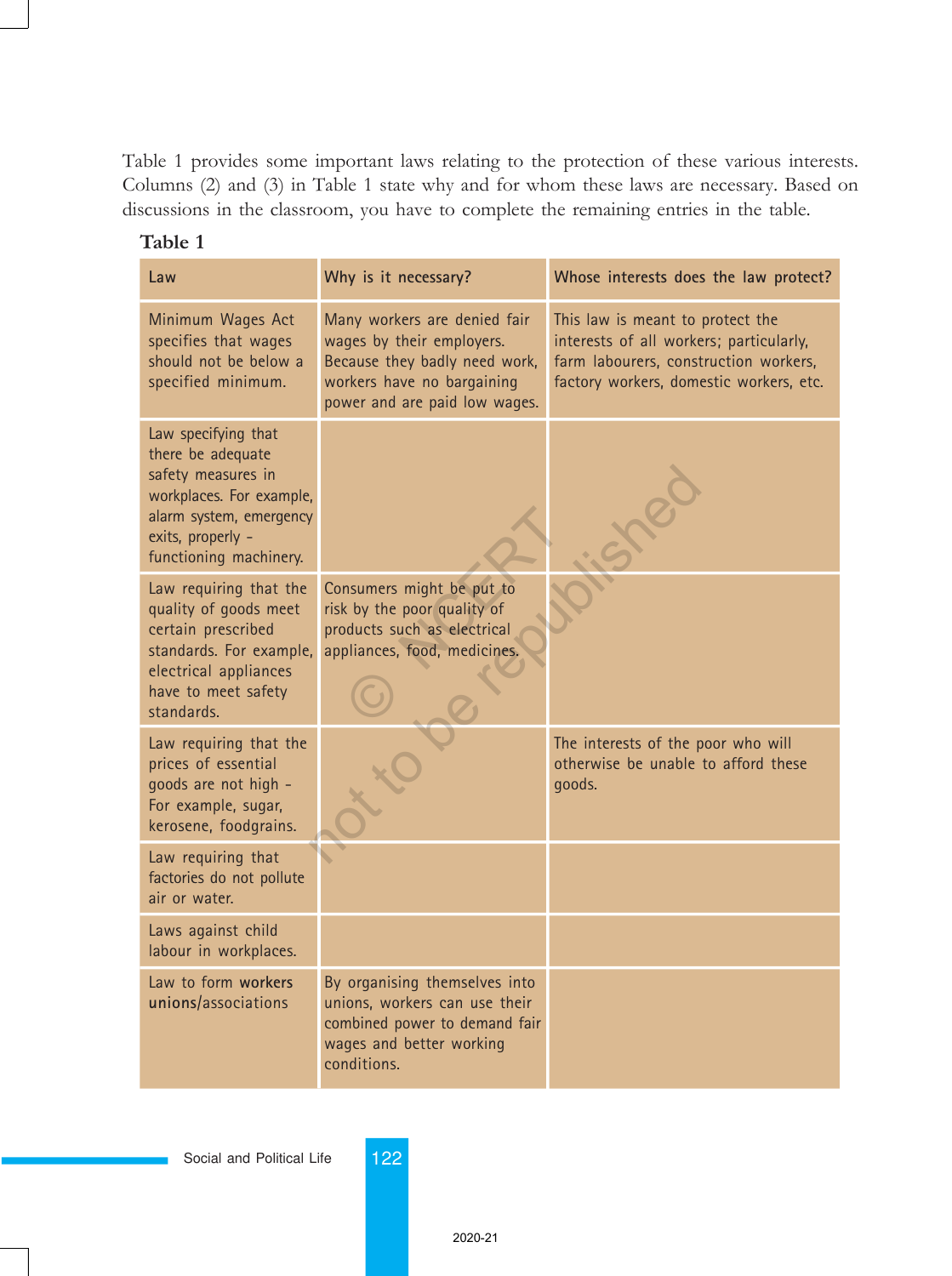But merely making laws is not enough. The government has to ensure that these laws are implemented. This means that the law must be enforced. Enforcement becomes even more important when the law seeks to protect the weak from the strong. For instance, to ensure that every worker gets fair wages, the government has to regularly inspect work sites and punish those who violate the law. When workers are poor or powerless, the fear of losing future earnings or facing reprisals often forces them to accept low wages. Employers know this well and use their power to pay workers less than the fair wage. In such cases, it is crucial that laws are enforced.

Through making, enforcing and upholding these laws, the government can control the activities of individuals or private companies so as to ensure social justice. Many of these laws have their basis in the Fundamental Rights guaranteed by the Indian Constitution. For instance, the Right against Exploitation says that no one can be forced to work for low wages or under bondage. Similarly, the Constitution lays down "no child below the age of 14 years shall be employed to work in any factory or mines or engaged in any other hazardous employment." sure social justice. Many of<br>
1 the Fundamental Rights<br>
stitution. For instance, the<br>
that no one can be forced<br>
der bondage. Similarly, the<br>
d below the age of 14 years<br>
factory or mines or engaged<br>
ent." republished a the problem to the partial and the particle of individuals or<br>
the activities of individuals or<br>
is in the Fundamental Rights<br>
Constitution. For instance, the<br>
says that no one can be forced<br>
under bondage. S

How are these laws played out in practice? To what extent do they address the concerns of social justice? These are some of the questions that this chapter will now go on to explore.





According to the 2011 census, over 4 million children in India aged between 5 and 14 work in various occupations including hazardous ones. In 2016, Parliament amended the Child Labour (Prohibition and Regulation) Act, 1986, banning the employment of children below the age of 14 years in all occupations and of adolescents (14-18 years) in hazardous occupations and processes. It made employing these children or adolescents a cognizable offence. Anyone found violating the ban must be penalized with a punishment ranging from a jail term of six months to two years and/or fine of  $\overline{5}$  20,000 to  $\overline{5}$  50,000. The central government had asked state governments to develop plans to rescue and rehabilitate children who are working.

An online portal, https://pencil.gov.in, Platform for Effective Enforcement for No Child Labour (PENCIL) has become functional in 2017. It is meant for filing of complaint, child tracking, implementation and monitoring of National Child Labour Project (NCLP).

123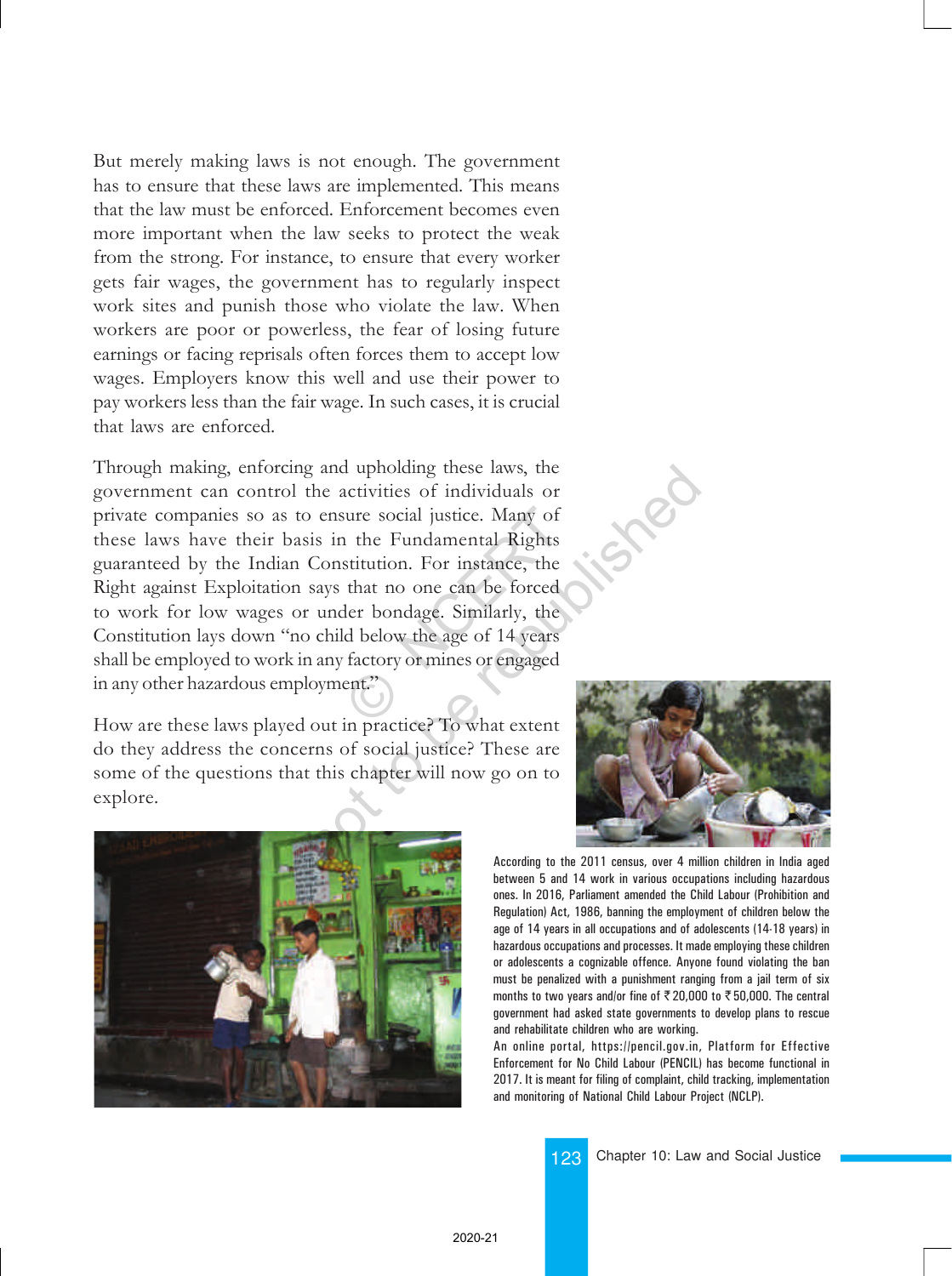## **Bhopal Gas Tragedy**

**The world's worst industrial tragedy took place in Bhopal 24 years ago. Union Carbide (UC) an American company had a factory in the city in which it produced pesticides. At midnight on 2 December 1984 methyl-isocyanite (MIC)**  a highly poisonous gas - started leaking from this UC plant.

Remembers Aziza Sultan, a survivor: "At about 12.30 am I woke to the sound of my baby coughing badly. In the half-light I saw that the room was filled with a white cloud. I heard people shouting 'run, run'. Then I started coughing, with each breath seeming as if I was breathing in fire. My eyes were burning."





Most of those exposed to the poison gas came from poor, working-class families, of which nearly 50,000 people are today too sick to work. Among those who survived, many developed severe respiratory disorders, eye problems and other disorders. Children developed peculiar abnormalities, like the girl in the photo.

Within three days, more than 8,000 people were dead. Hundreds of thousands were maimed.



A child severely affected by the gas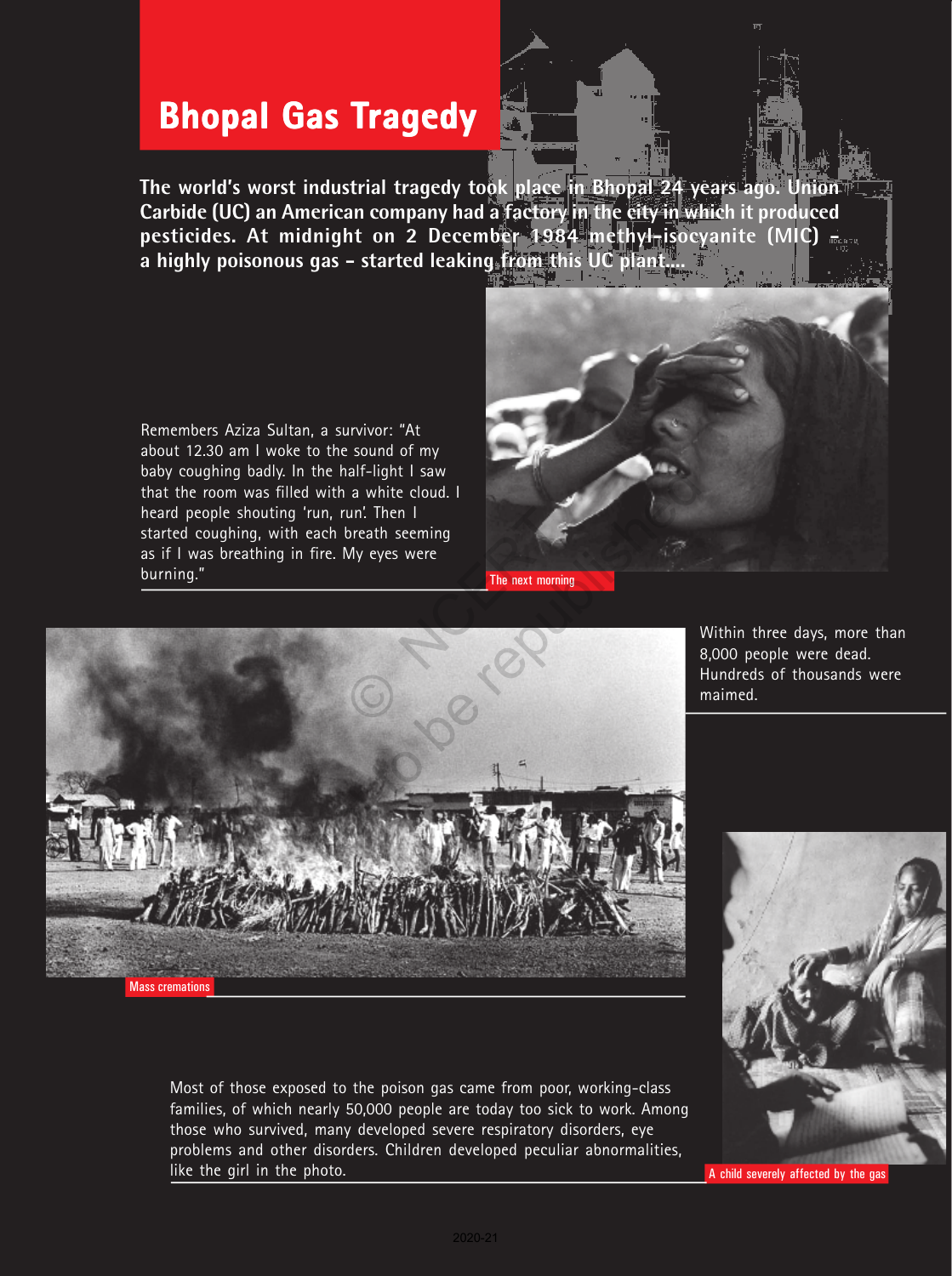

The disaster was not an accident. UC had deliberately ignored the essential safety measures in order to cut costs. Much before the Bhopal disaster, there had been incidents of gas leak killing a worker and injuring several.

Members of UC Employees Union protesting



Gas victims with the Gas Relief Minister

Despite the overwhelming evidence pointing to UC as responsible for the disaster, it refused to accept responsibility.

In the ensuing legal battle, the government represented the victims in a civil case against UC. It filed a \$3 billion compensation case in 1985, but accepted a lowly \$470 million in 1989. Survivors appealed against the settlement but the Supreme Court ruled that the settlement amount would stand.

UC stopped its operations, but left behind tons of toxic chemicals. These have seeped into the ground, contaminating water. Dow Chemical, the company who now owns the plant, refuses to take responsibility for clean up.





Bags of chemicals lie strewn around the UC plant

24 years later, people are still fighting for justice: for safe drinking water, for health-care facilities and jobs for the people poisoned by UC. They also demand that Anderson, the UC chairman who faces criminal charges, be prosecuted.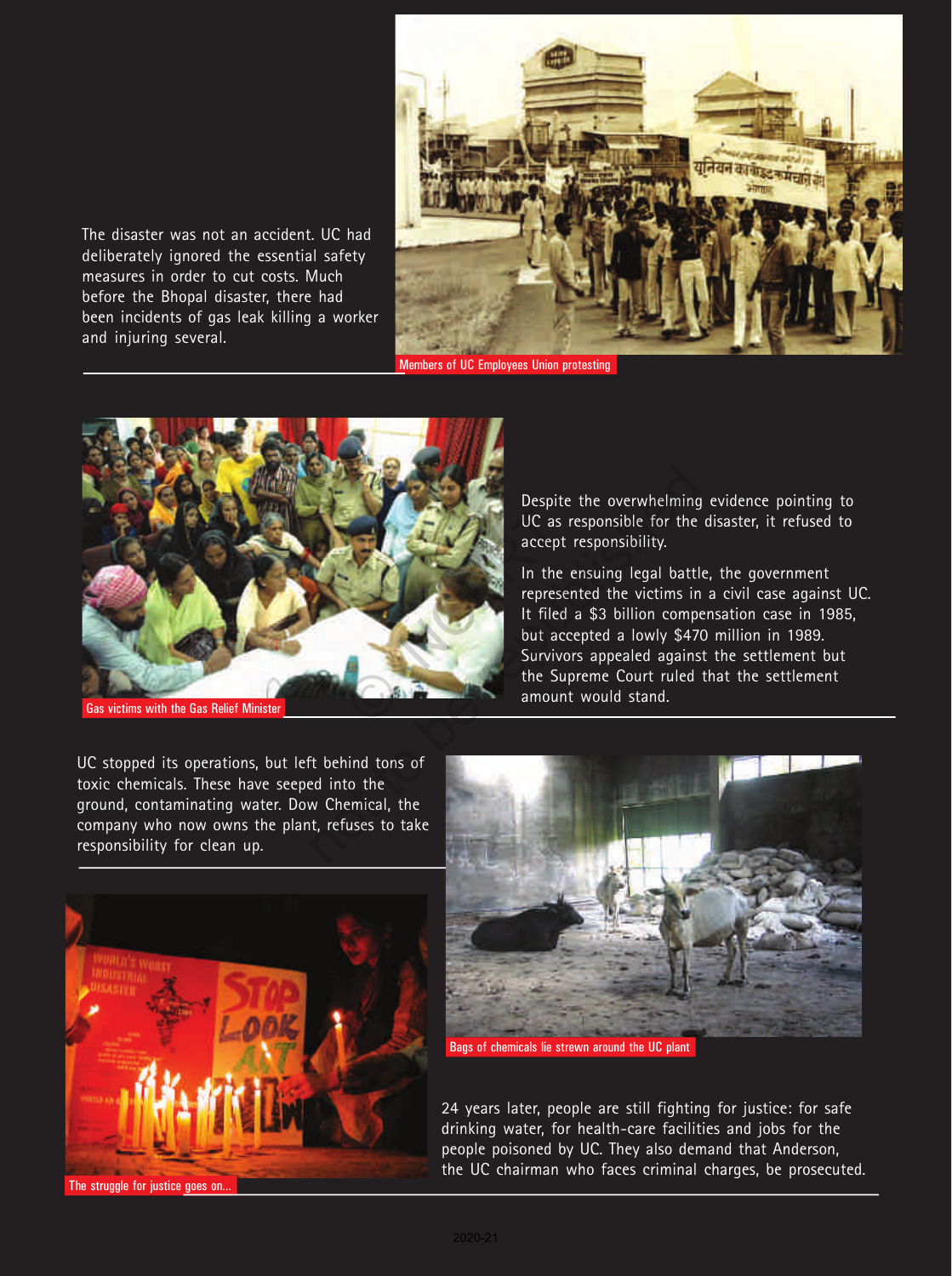

Accidents are common to construction sites. Yet, very often, safety equipment and other precautions are ignored.

### **What is a Worker's Worth?**

If we are to understand the events leading to Bhopal disaster, we have to ask: why did Union Carbide set up its plant in India?

One reason why foreign companies come to India is for cheap labour. Wages that the companies pay to workers, say in the U.S.A., are far higher than what they have to pay to workers in poorer countries like India. For lower pay, companies can get longer hours of work. Additional expenses such as for housing facilities for workers are also fewer. Thus, companies can save costs and earn higher profits.

Cost cutting can also be done by other more dangerous means. Lower working conditions including lower safety measures are used as ways of cutting costs. In the UC plant, every safety device was malfunctioning or was in short supply. Between 1980 and 1984, the work crew for the MIC plant was cut in half from 12 to 6 workers. The period of safety training for workers was brought down from 6 months to 15 days! The post of night-shift worker for the MIC plant was abolished. Cost cutting can also the<br>means. Lower working<br>measures are used as wa<br>every safety device wa<br>supply. Between 1980 at<br>plant was cut in half fre<br>safety training for wo<br>months to 15 days! The<br>MIC plant was abolishe profits.<br>
Cost cutting can also be done by oth<br>
means. Lower working conditions inc<br>
measures are used as ways of cutting cor<br>
every safety device was malfunctionis<br>
supply. Between 1980 and 1984, the wo<br>
plant was cut in

Read the following comparison between UC's safety system in Bhopal and its other plant in the US:

At West Virginia (U.S.A.) computerised warning and monitoring systems were in place, whereas the UC plant in Bhopal relied on manual gauges and the human senses to detect gas leaks. At the West Virginia plant, emergency evacuation plans were in place, but nonexistent in Bhopal.

Why are there such sharp differences in safety standards across countries? And even after the disaster happened, why was the compensation to the victims so low?

One part of the answer lies in what is perceived as the worth of an Indian worker. One worker can easily replace another. Since there is so much unemployment, there are many workers who are willing to work in unsafe conditions in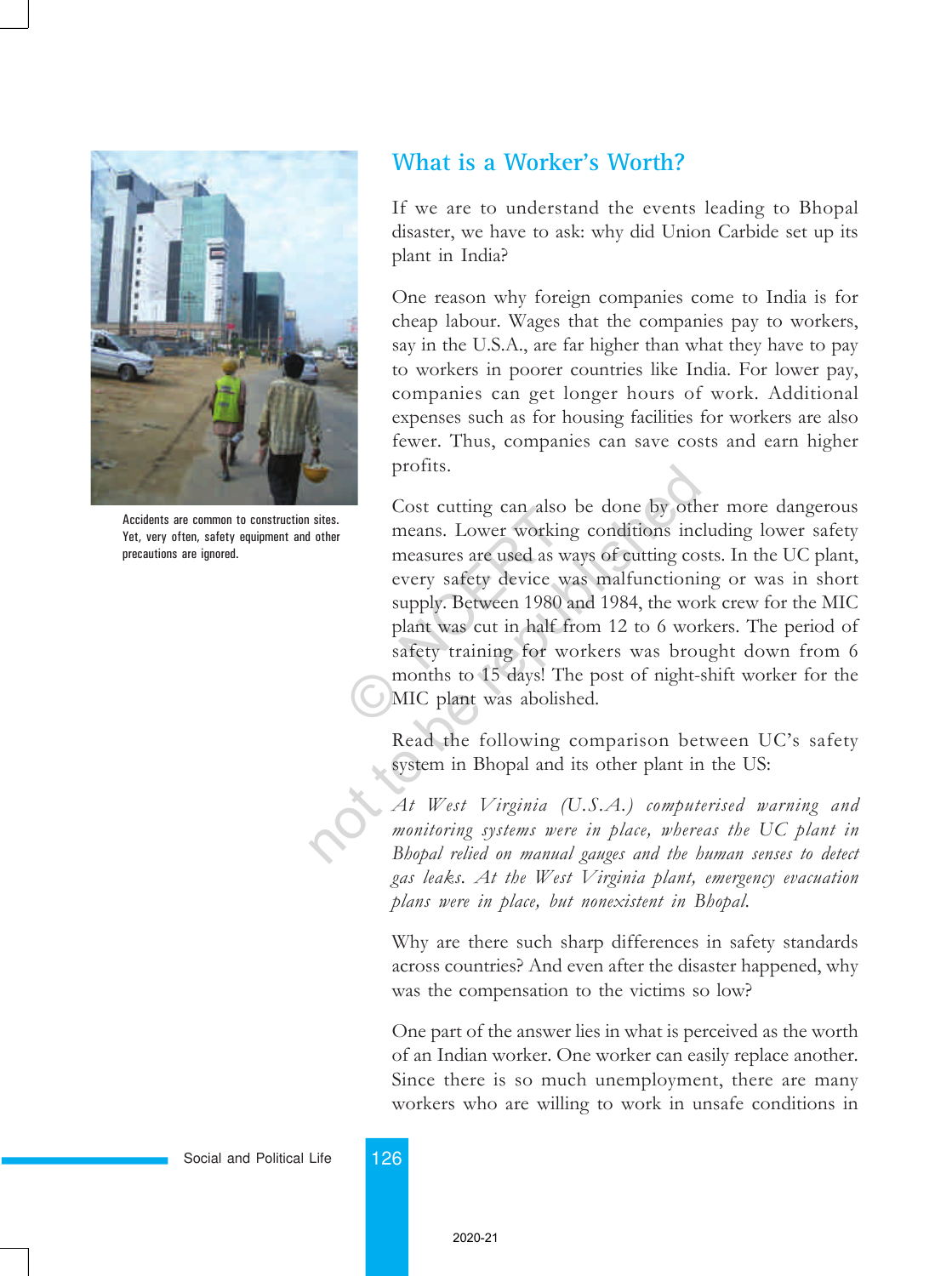return for a wage. Making use of the workers' vulnerability, employers ignore safety in workplaces. Thus, even so many years after the Bhopal gas tragedy, there are regular reports of accidents in construction sites, mines or factories due to the callous attitude of the employers.

## **Enforcement of Safety Laws**

As the lawmaker and enforcer, the government is supposed to ensure that safety laws are implemented. It is also the duty of the government to ensure that the Right to Life guaranteed under Article 21 of the Constitution is not violated. What was the government doing when there were such blatant violations of safety standards in the UC plant?

First, the safety laws were lax in India. Second, even these weak safety laws were not enforced.

Government officials refused to recognise the plant as hazardous and allowed it to come up in a populated locality. When some municipal officials in Bhopal objected that the installation of an MIC production unit in 1978 was a safety violation, the position of the government was that the state needs the continued investment of the Bhopal plant, which provides jobs. It was unthinkable, according to them, to ask UC to shift to cleaner technology or safer procedures. Government inspectors continued to approve the procedures in the plant, even when repeated incidents of leaks from the plant made it obvious to everybody that things were seriously wrong. India. Second, even these<br>
orced.<br>
to recognise the plant as<br>
ne up in a populated locality.<br>
in Bhopal objected that the<br>
on unit in 1978 was a safety<br>
vernment was that the state<br>
of the Bhopal plant, which<br>
ble accordin The standards in the UC plant?<br>
The republished and the total wind follow the<br>
enforced.<br>
Example, over-<br>
motorists, not<br>
seed to recognise the plant as<br>
come up in a populated locality.<br>
The republic phone<br>
values in Bhop

This, as you know, is contrary to what the role of a lawmaking and enforcement agency should be. Instead of protecting the interests of the people, their safety was being disregarded both by the government and by private companies.

This is obviously not at all desirable. With more industries being set up both by local and foreign businesses in India, there is a great need for stronger laws protecting workers' rights and better enforcement of these laws.

**Why do you think enforcement of safety laws is important in any factory?**

**Can you point to a few other situations where laws (or rules) exist but people do not follow them because of poor enforcement? (For example, over-speeding by motorists, not wearing helmet/seat belt and use of mobile phone while driving). What are the problems in enforcement? Can you suggest some ways in which enforcement can be improved?**



Recently a large travel agency was asked to pay Rs 8 lakh as compensation to a group of tourists. Their foreign trip was poorly managed and they missed Disneyland and shopping in Paris. Why did the victims of Bhopal gas tragedy then get so little for a lifetime of misery and pain?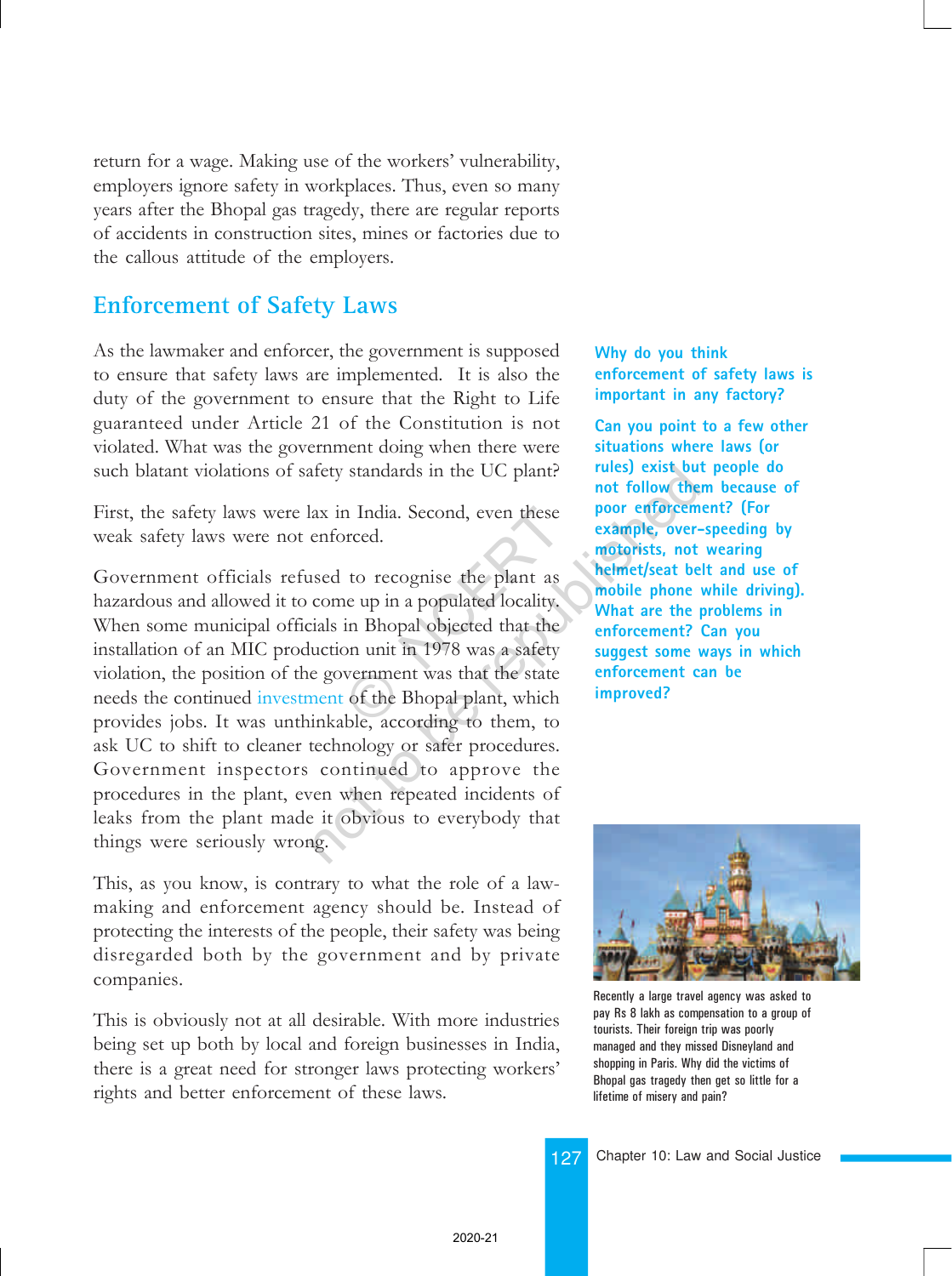

Pumps at contaminated wells are painted red by the government around the UC factory in Bhopal. Yet, local people continue to use them as they have no other accessible source of clean water.



**Sustainable Development Goal (SDG) www.in.undp.org**

**A 'clean environment is a public facility.' Can you explain this statement?**

**Why do we need new laws?**

**Why are companies and contractors able to violate environmental laws?**

### **New Laws to Protect the Environment**

In 1984, there were very few laws protecting the environment in India, and the there was hardly any enforcement of these laws. The environment was treated as a 'free' entity and any industry could pollute the air and water without any restrictions. Whether it was our rivers, air, groundwater - the environment was being polluted and the health of people disregarded.

Thus, not only was UC a beneficiary of lower safety standards, it didn't have to spend any money to clean up the pollution. In the U.S.A., this is a necessary part of the production process.

The Bhopal disaster brought the issue of environment to the forefront. Several thousands of persons who were not associated with the factory in any way were greatly affected because of the poisonous gases leaked from the plant. This made people realise that the existing laws, though weak, only covered the individual worker and not persons who might be injured due to industrial accidents. by<br>the forefront. Several the fact<br>the forefront. Several the sassociated with the fact<br>because of the poisonor<br>made people realise the only covered the indivi<br>might be injured due to<br>In response to this pre<br>and others, in

In response to this pressure from environmental activists and others, in the years following the Bhopal gas tragedy, the Indian government introduced new laws on the environment. Henceforth, the polluter was to be held accountable for the damage done to environment. The environment is something that people over generations will share, and it could not be destroyed merely for industrial development. production process.<br>
ted red by<br>
The Bhopal disaster brought the issue<br>
the forefront. Several thousands of per<br>
associated with the factory in any way v<br>
because of the poisonous gases leaked 1<br>
made people realise that t

> The courts also gave a number of judgments upholding the right to a healthy environment as intrinsic to the Fundamental Right to Life. In Subhash Kumar vs. State of Bihar (1991), the Supreme Court held that the Right to Life is a Fundamental Right under Article 21 of the Constitution and it includes the right to the enjoyment of pollution-free water and air for full enjoyment of life. The government is responsible for setting up laws and procedures that can check pollution, clean rivers and introduce heavy fines for those who pollute.

Social and Political Life 128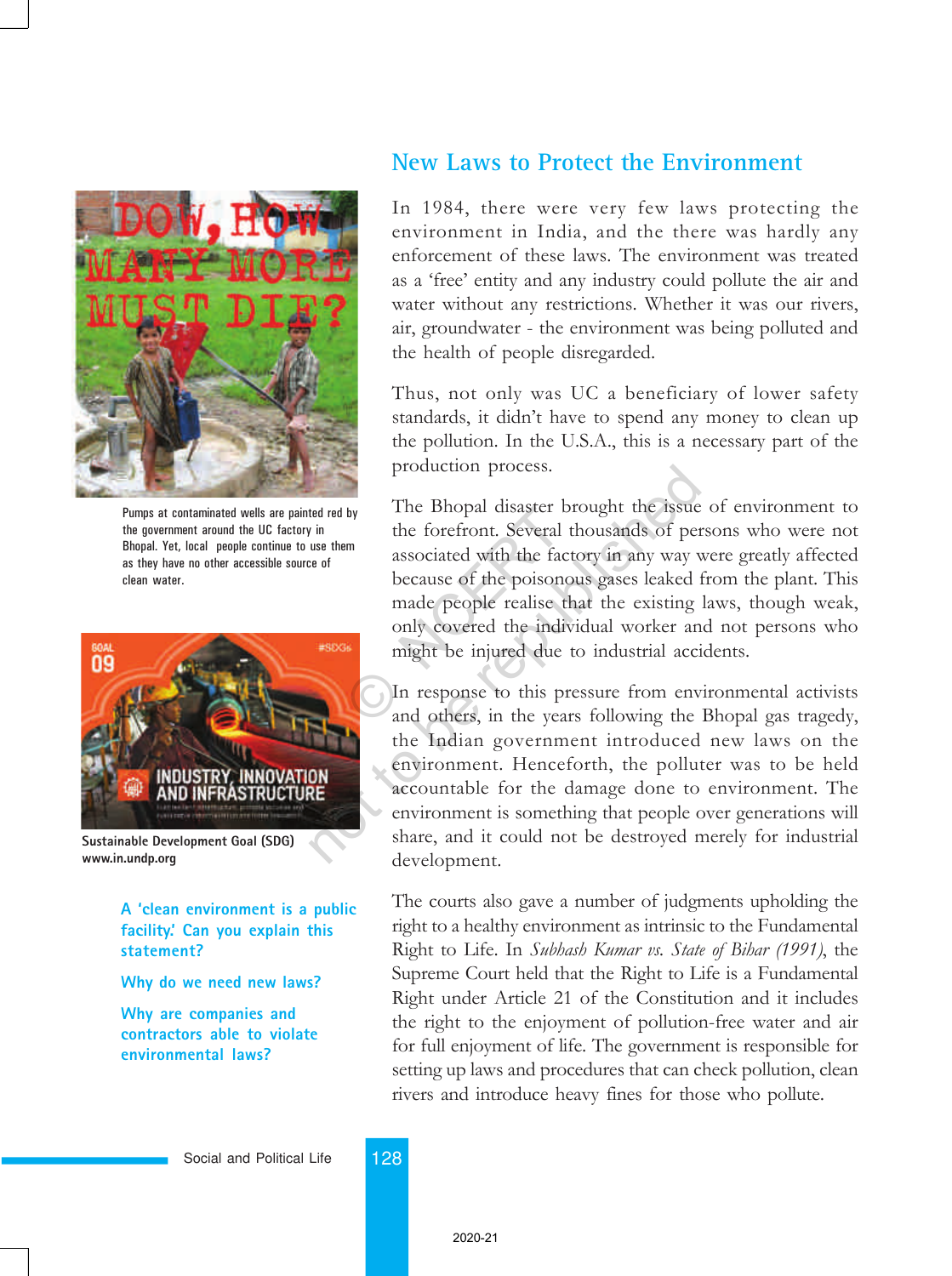### **Environment as a Public Facility**

In recent years, while the courts have come out with strong orders on environmental issues, these have sometimes affected people's livelihoods adversely.

For instance, the courts directed industries in residential areas in Delhi to close down or shift out of the city. Several of these industries were polluting the neighbourhood and discharge from these industries was polluting the river Yamuna, because they had been set up without following the rules.

But, while the court's action solved one problem, it created another. Because of the closure, many workers lost their jobs. Others were forced to go to far-away places where these factories had relocated. And the same problem now began to come up in these areas – for now these places became polluted. And the issue of the safety conditions of workers remained unaddressed.

Recent research on environmental issues in India has highlighted the fact that the growing concern for the environment among the middle classes is often at the expense of the poor. So, for example, slums need to be cleaned as part of a city's beautification drive, or as in the case above, a polluting factory is moved to the outskirts of the city. And while this awareness of the need for a clean environment is increasing, there is little concern for the safety of the workers themselves. ome up in these areas –<br>
solluted. And the issue of<br>
rs remained unaddressed.<br>
atal issues in India has<br>
rowing concern for the<br>
classes is often at the<br>
expanse in the sample, slums need to be<br>
tification drive, or as in<br> Example to be to far-away<br>
the forced to go to far-away<br>
the to come up in these areas –<br>
me polluted. And the issue of<br>
republished and the size of<br>
republished and the size of<br>
republished and the size of<br>
faint levels o

The challenge is to look for solutions where everyone can benefit from a clean environment. One way this can be done is to gradually move to cleaner technologies and processes in factories. The government has to encourage and support factories to do this. It will need to fine those who pollute. This will ensure that the workers livelihoods are protected and both workers and communities living around the factories enjoy a safe environment.

**Do you think everyone got justice in the case cited above?**

**Can you think of other ways in which the environment can be protected? Discuss in class.**



Emissions from vehicles are a major cause of environmental pollution. In a series of rulings (1998 onwards), the Supreme Court had ordered all public transport vehicles using diesel were to switch to Compressed Natural Gas (CNG). As a result of this move, air pollution in cities like Delhi came down considerably. But a recent report by the Center for Science and Environment, New Delhi, shows the presence of high levels of toxic substance in the air. This is due to emissions from cars run on diesel (rather than petrol) and a sharp increase in the number of cars on the road.



Workers outside closed factories. Thrown out of work, many of the workers end up as small traders or as daily-wage labourers. Some might find work in even smaller production units, where the conditions of work are even more exploitative and the enforcement of laws weaker.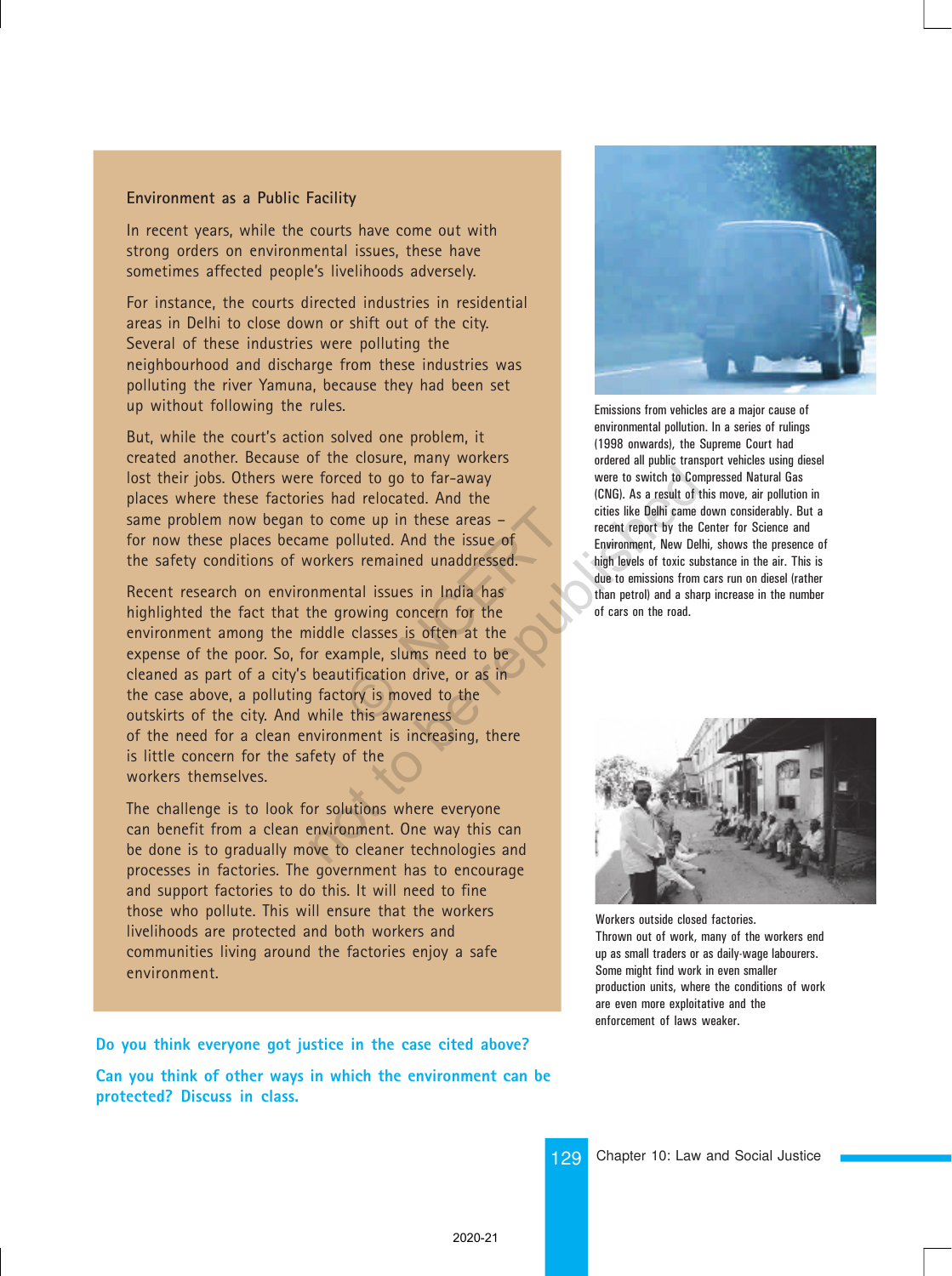Advanced countries are relocating the toxic and hazardous industries to developing countries to take advantage of the weaker laws in these countries and keep their own countries safe. South Asian countries - particularly India, Bangladesh and Pakistan  $-$  play hosts for industries producing pesticides, asbestos or processing zinc and lead.

Ship-breaking is another hazardous industry that is growing rapidly in South Asia. Old ships no longer in use, are sent to ship-yards in Bangladesh and India for scrapping. These ships contain potentially dangerous and harmful substances. This photo shows workers breaking down a ship in Alang, Gujarat.



**Sustainable Development Goal (SDG) www.in.undp.org**



### **Conclusion**

Laws are necessary in many situations, whether this be the market, office or factory so as to protect people from unfair practices. Private companies, contractors, business persons, in order to make higher profits, resort to unfair practices such as paying workers low wages, employing children for work, ignoring the conditions of work, ignoring the damage to the environment (and hence to the people in the neighbourhood) etc. in order to make highe<br>such as paying workers<br>work, ignoring the cond<br>to the environment (<br>neighbourhood) etc.<br>A major role of the gc<br>the activities of private<br>and upholding laws so<br>ensure social justice. The

A major role of the government, therefore, is to control the activities of private companies by making, enforcing and upholding laws so as to prevent unfair practices and ensure social justice. This means that the government has to make 'appropriate laws' and also has to enforce the laws. Laws that are weak and poorly enforced can cause serious harm, as the Bhopal gas tragedy showed. market, office or factory so as to protec<br>practices. Private companies, contractor<br>in order to make higher profits, resort<br>such as paying workers low wages, em<br>work, ignoring the conditions of work, i<br>to the environment (a

While the government has a leading role in this respect, people can exert pressure so that both private companies and the government act in the interests of society. Environment, as we saw, is one example where people have pushed a public cause and the courts have upheld the right to healthy environment as intrinsic to the Right to Life. In this chapter, we have argued that people now must demand that this facility of healthy environment be extended to all. Likewise, workers' rights (right to work, right to a fair wage and decent work conditions) is an area where the situation is still very unfair. People must demand stronger laws protecting workers' interests so that the Right to Life is achieved for all.

Social and Political Life 130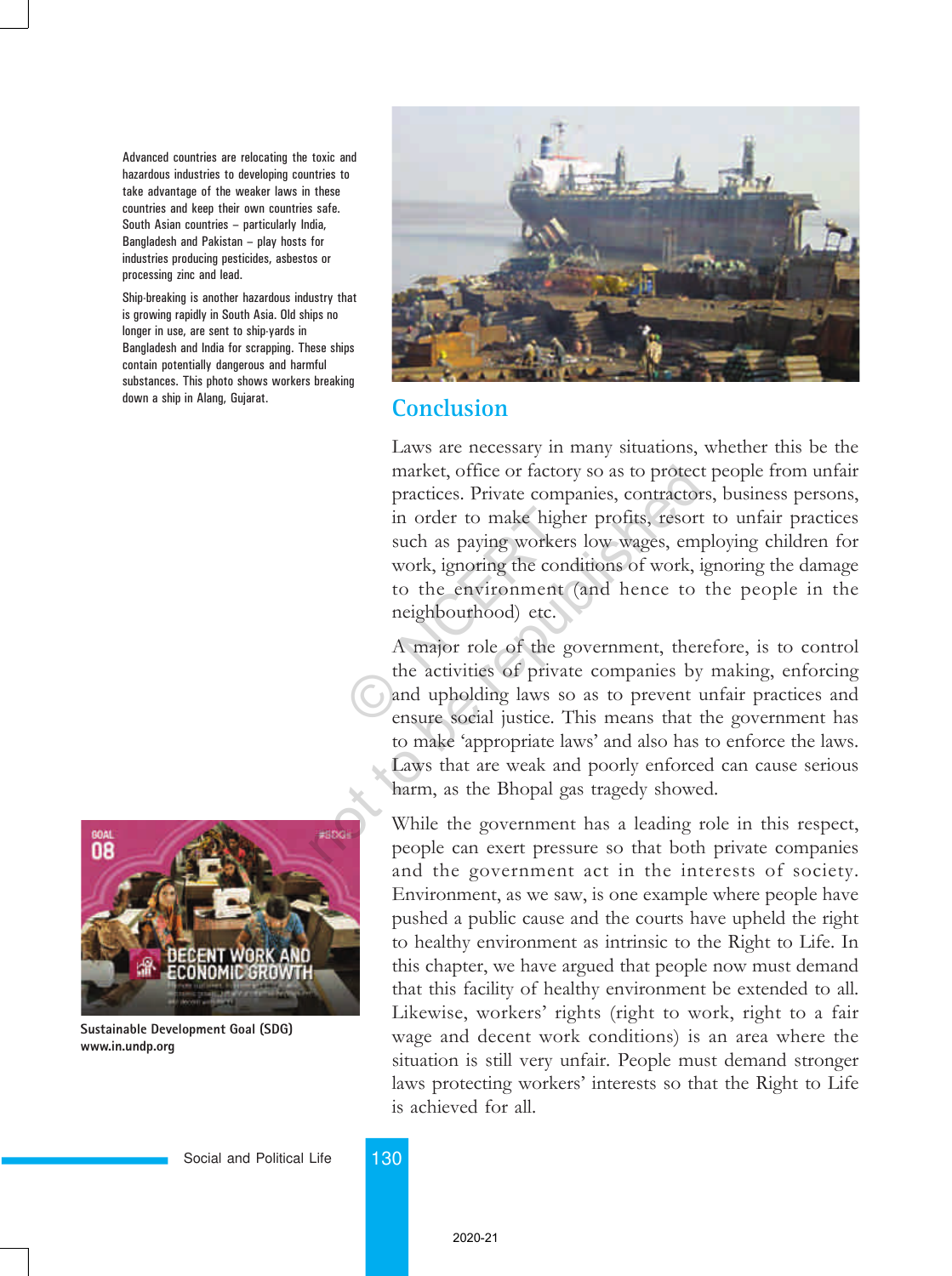# Exercises

- 1. Talk to two workers (For example, construction workers, farm workers, factory workers, workers at any shop) to find out if they are receiving the minimum wages laid down by law.
- 2. What are the advantages to foreign companies in setting up production in India?
- 3. Do you think the victims of the Bhopal gas tragedy got justice? Discuss.
- 4. What do we mean when we speak of law enforcement? Who is responsible for enforcement? Why is enforcement so important?
- 5. How can laws ensure that markets work in a manner that is fair? Give two examples to support your answer.
- 6. Imagine yourself to be a worker working in a chemical factory, which has received orders from the government to move to a different site 100 kms away from the present location. Write about how your life would change? Read out your responses in the classroom.
- 7. Write a paragraph on the various roles of the government that you have read about in this unit.
- 8. What are the sources of environmental pollution in your area? Discuss with respect to (a) air; (b) water and (c) soil. What are the steps being taken to reduce the pollution? Can you suggest some other measures? The state of the government that y<br>
internal pollution in your area?<br>
hat are the steps being taken to a<br>
reasures?<br>
Next has been the chang<br>
that has been the chang The republished about on page 123?<br>
The republished about the famous roles of the government that you have read about<br>
vironmental pollution in your area? Discuss with resp<br>
il. What are the steps being taken to reduce the
- 9. How was environment treated earlier? What has been the change in perception? Discuss.



10. What do you think the famous cartoonist R.K. Laxman is trying to convey in this cartoon? How does it relate to the 2016 law that you read about on page 123?

It's really cruel burdening kids like this. I had to hire that boy to help my son!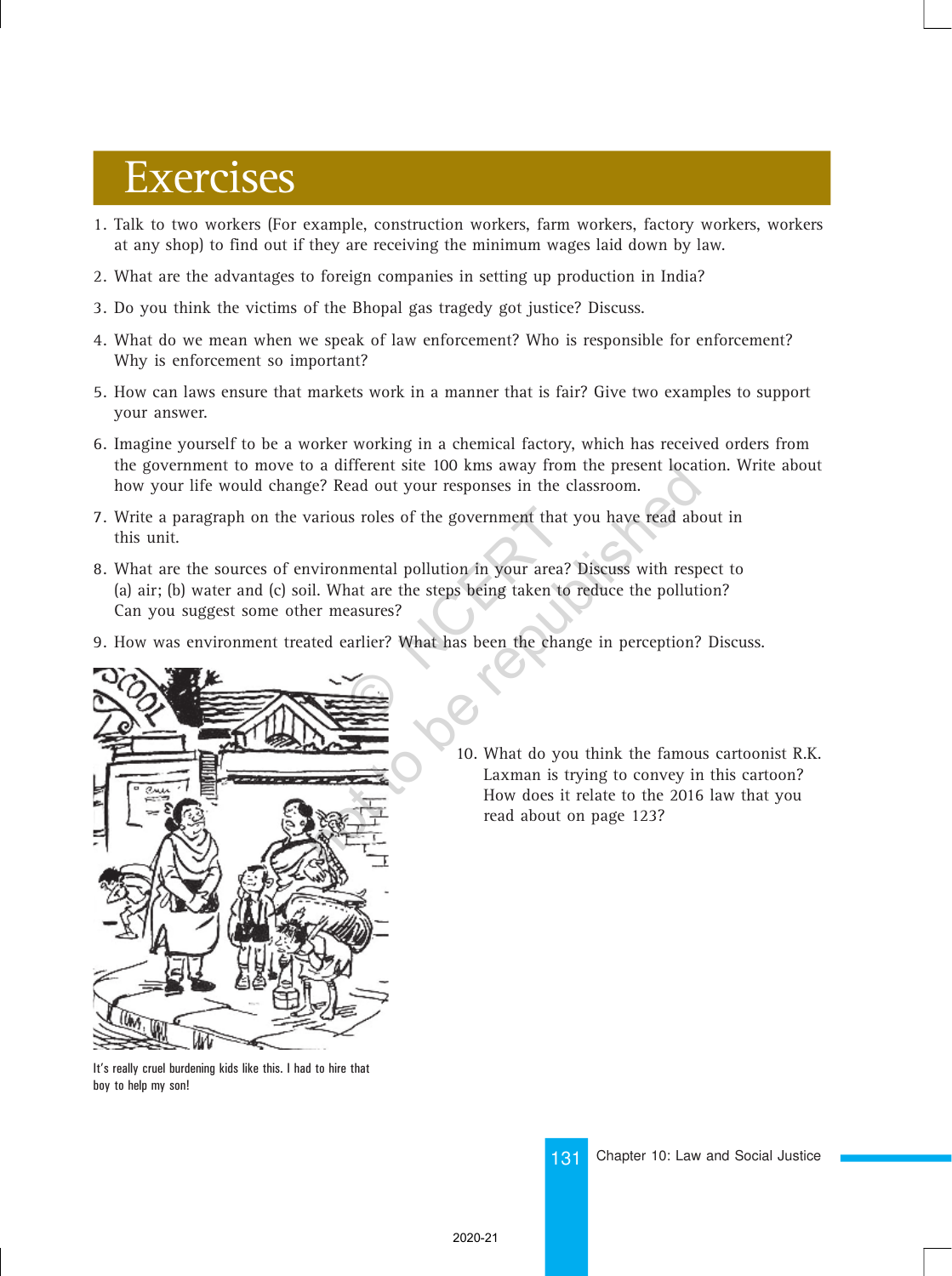11. You have read about the Bhopal gas tragedy and the on-going struggle. Students from countries across the world have come together to support this struggle for justice. From protest marches to awareness campaigns, you can read about their activities on the website www.studentsforbhopal.com. The website also has resources such as photos, posters, documentaries, victims' statements, etc.

Use this and other sources to make a wallpaper/exhibition on the Bhopal gas tragedy for your classroom. Invite the whole school to see and talk about it.



governing hiring, firing and promotion of workers, benefits and workplace safety.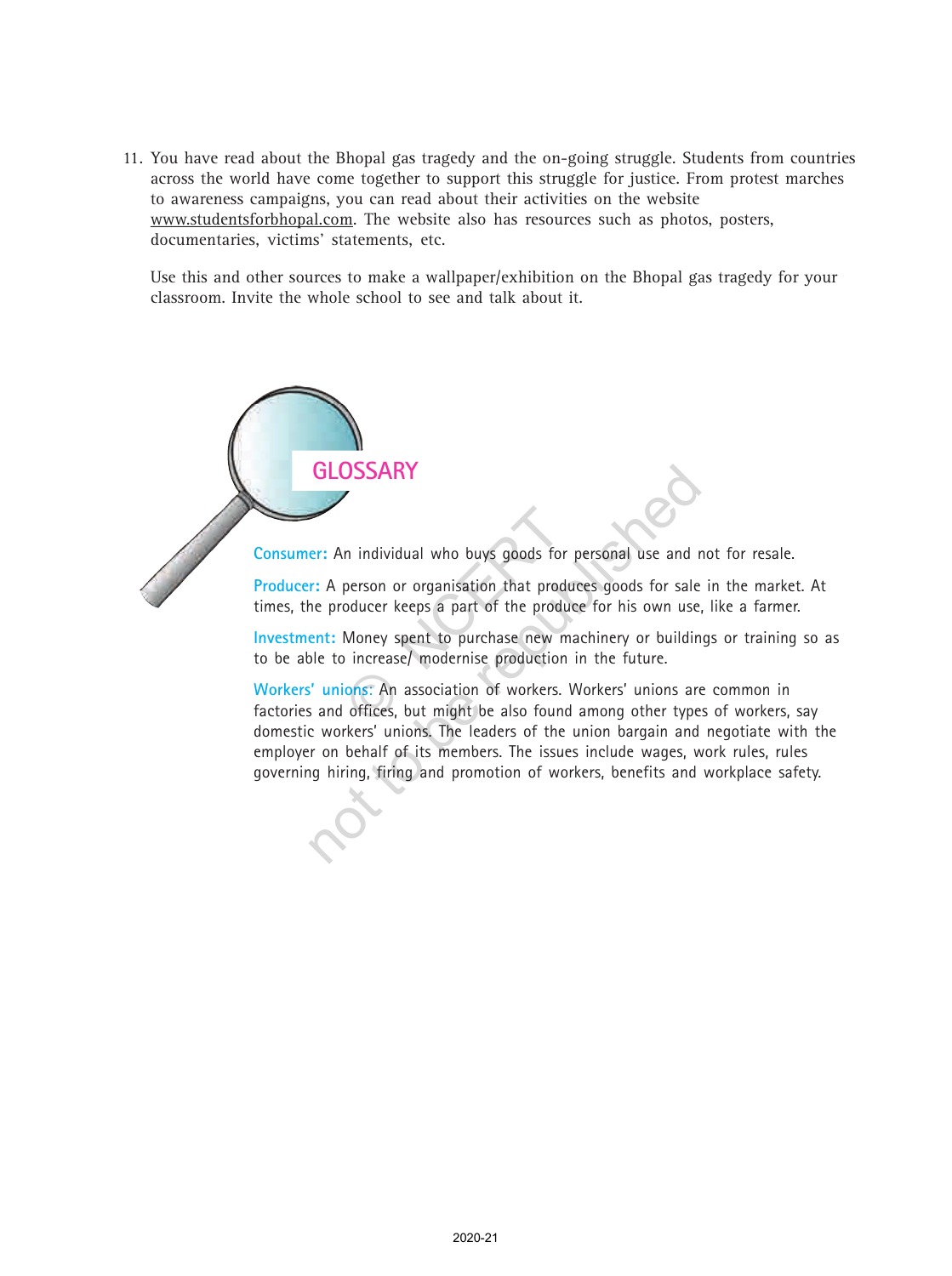### **The Constitution as a Living Ideal**

The Right to Life is a Fundamental Right that the Constitution guarantees to all the citizens of this country. As you have read in this book, over the years this right, or Article 21, has been used by ordinary citizens to include issues to make this Right more meaningful and substantial. So for example, you have read of how the case of the injured farmer Hakim Sheikh established the right to health as part of the Right to Life. Similarly, you read of how the case of the slum-dwellers being evicted from Mumbai established the right to livelihood as part of the Right to Life. In this chapter, you have read about ho*w* the court ruled in favour of a person's Right to the "enjoyment of pollution free water and air for full enjoyment of life" as part of the Right to Life. In addition to these cases, the courts have also ruled to include the right to education and the right to shelter within this expanded understanding of Article 21.

The above expanded understanding of the Right to Life was achieved through the efforts of ordinary citizens to get justice from the courts when they believed that their Fundamental Rights were being violated. As you read in several instances in this book, these Fundamental Rights have also served time and again as the basis for the making of new laws and establishing certain policies to protect all citizens. All of this is possible because our Constitution contains certain constitutive rules that work towards protecting the dignity and self-respect of all citizens of India and guard against all forms of possible violations. What these should include is spelt out in the various provisions on Fundamental Rights and the rule of law.

But as the above cases highlight, there is also an intrinsic flexibility to our Constitution that allows for a continually expanding list of issues to be included within the idea of dignity and justice that the Constitution guarantees. This flexibility allows for new interpretations and, therefore, the Constitution can be considered to be a living document. Thus, the right to health, the right to shelter etc, are issues that were not present in written form in the Constitution that members of the Constituent Assembly had presented in 1949. But they were present in spirit, i.e. the democratic ideals that the Constitution established allowed for persons to use the political process to continually ensure that these ideals became a reality in the lives of ordinary citizens. ing certain policies to protect all c<br>contains certain constitutive rules t<br>ct of all citizens of India and guard<br>should include is spelt out in<br>the rule of law.<br>ighlight, there is also an intrinsic f<br>ally expanding list o were being violated. As you read in several instances in<br>Rights have also served time and again as the basis for t<br>ablishing certain policies to protect all citizens. All of this<br>tion contains certain constitutive rules th

As the chapters in this book discuss, much has been done in this process of making Constitutional ideals into a reality. But as these chapters also point out, a lot still remains to be done. Several struggles by people in different parts of the country serve as a continual reminder that serious issues of equality, dignity and self-respect remain to be realised in the lives of the majority. These struggles, as you read in your Class VII book, are often not covered by the media. But this does not in any way diminish the attention that they deserve.

The various chapters in this book have tried to make clear to you the democratic ideals that the Constitution contains and the ways in which it affects people's daily lives. We have done this with the intent that this might provide you the tools with which you can critically begin to understand and examine the world around you, and participate in it as the Constitution prescribes.